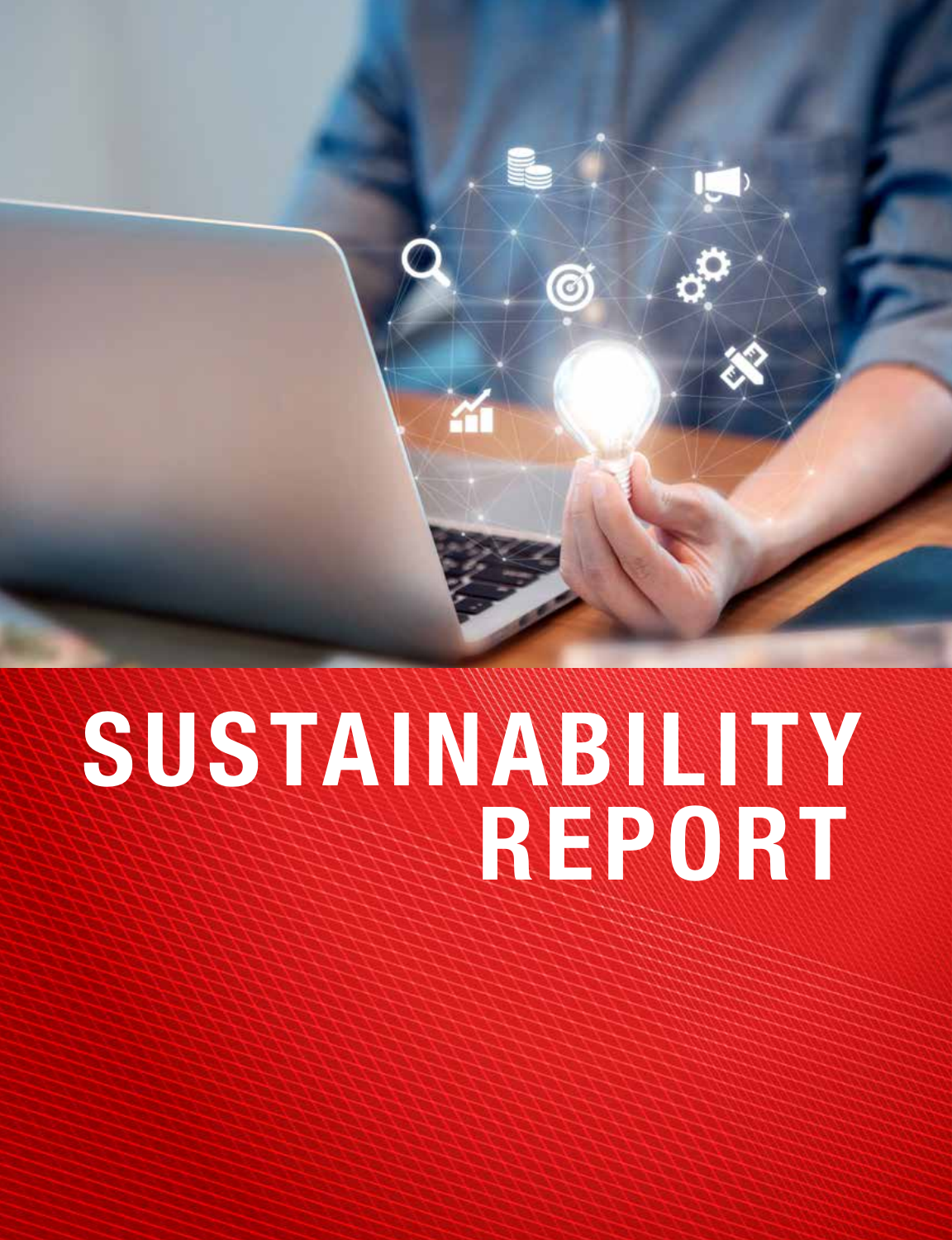## ABOUT THE REPORT

Great Eastern Group is pleased to present our sustainability report, which covers the Environmental, Social and Governance (ESG) aspects of the Group for 2019.

## REPORTING SCOPE

We adopt a progressive approach towards reporting, and will continue to enhance our disclosures over time. Unless otherwise indicated, this report covers all businesses and operations of our Group.

# REPORTING FRAMEWORK

The report has been prepared in accordance with the Global Reporting Initiatives (GRI) Standards: Core Option. The GRI Standards are an internationally recognised reporting framework that cover a comprehensive range of sustainability disclosures. This report is also aligned with the requirements stipulated in the Sustainability Reporting guidelines of the Singapore Exchange.

**ntents** 

56 OUR SUSTAINABILITY APPROACH

58 COMMUNITIES

> OUR PEOPLE

60

- 61 RESPONSIBLE BUSINESS **PRACTICES**
- 66 PERFORMANCE INDICATORS
- 68 GRI STANDARDS CONTENT INDEX

BOARD STATEMENT

At Great Eastern, we make life great by providing financial security, and promoting good health and meaningful relationships. We are committed to be a responsible and sustainable business, bringing sustainable long-term value to our stakeholders and the communities in which we operate by incorporating environmental, social and governance considerations into our business decisions. The way we conduct our business is guided by our core values of integrity, initiative and involvement, supported by transparent disclosure. In 2019, our efforts in transparent disclosure were recognised when we won the Investors' Choice Award – Most Transparent Company Award under the 'Financials' category by the Securities Investors Association (Singapore).

We have been a signatory to the United Nations Principles for Sustainable Insurance (UN PSI) since 2018, adopting the principles of building an enterprise that is environmentally conscious, socially responsible and ethical. To that end, we will continue to focus to refine and expand on the ESG factors relevant to us, doing our part to make a difference. In 2019, we added environment as an additional ESG factor. In addition, Lion Global Investors, our subsidiary and key external asset manager, became a signatory to the United Nations Principles for Responsible Investment (UN PRI) in January 2020.

We now have clearly established principles to guide our sustainability efforts, and our journey has begun. This is the third Sustainability Report of our group, and we are pleased with our progress. As we continue our journey, we will continue to enhance our internal governance frameworks and practices, and ensure that environmental and social considerations are incorporated in our decisionmaking process in a balanced and holistic manner. We are currently undergoing a management review on Great Eastern's sustainability strategies, where our targets will be reviewed and reassessed. We look forward to sharing further progress in our sustainability journey in 2020.

KOH BENG SENG KHOR HOCK SENG Chairman Group Chief Executive Officer

28 February 2020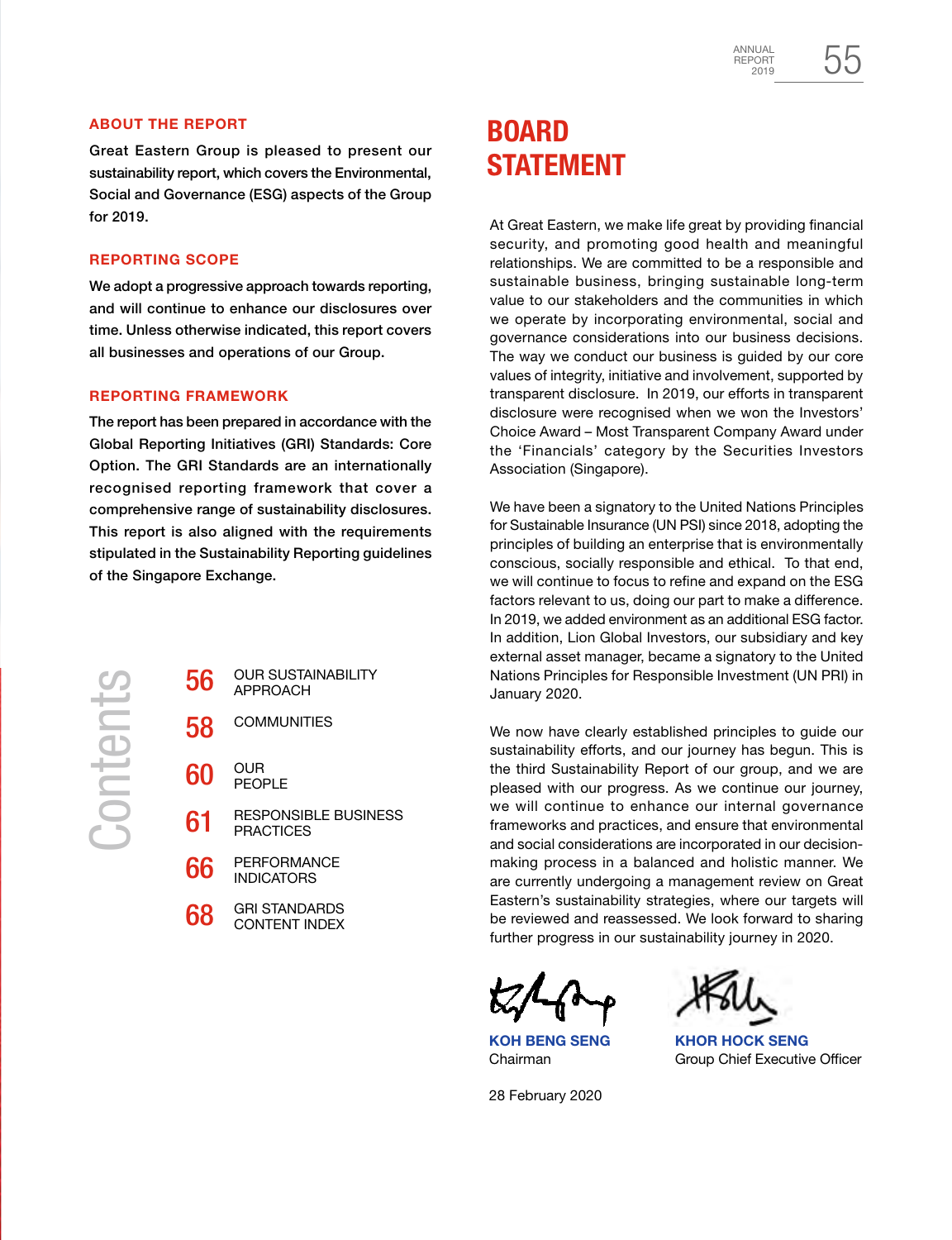# OUR SUSTAINABILITY APPROACH

# A SUSTAINABLE GREAT EASTERN

## Sustainability Pillars, Material ESG Issues and United Nations Sustainable Development Goals (UN SDGs)

We want to focus on the issues that matter, and prioritise our efforts in areas in which we can make the most significant impact on sustainability. With that in mind, we have refined our sustainability approach this year. Great Eastern's Sustainability agenda is now organized under 3 Sustainability Pillars. Our efforts under each Pillar include action plans that specifically address the relevant material ESG issues, and are aligned with the relevant UN SDGs1, as summarised in the following table:

| <b>Sustainability</b><br><b>Pillars</b>               | <b>Sustainability Objectives</b>                                                                                                                                 | <b>Material ESG Issue Impact</b>                                                         |                                               | <b>SDGs</b>       |
|-------------------------------------------------------|------------------------------------------------------------------------------------------------------------------------------------------------------------------|------------------------------------------------------------------------------------------|-----------------------------------------------|-------------------|
| 1. Communities                                        | Promote healthy living and wellness<br>$\bullet$<br>Make insurance inclusive and<br>$\bullet$<br>accessible<br>Encourage our people in volunteerism<br>$\bullet$ | Financial<br>$\bullet$<br>Inclusion                                                      | Customers,<br>Communities                     |                   |
|                                                       |                                                                                                                                                                  | Corporate Social<br>Responsibility                                                       | Communities                                   | 13 anis           |
| 2. Our People                                         | Ensure health and safety at work<br>$\bullet$<br>Promote work-life harmony<br>$\bullet$<br>Promote continuous learning<br>$\bullet$                              | Our People<br>$\bullet$                                                                  | Employees<br>and Financial<br>Representatives | $3500$ and $4051$ |
|                                                       |                                                                                                                                                                  |                                                                                          |                                               |                   |
| 3. Responsible<br><b>Business</b><br><b>Practices</b> | $\bullet$<br>Create sustainable economic value for<br>our stakeholders<br>Ensure highest standards of business<br>$\bullet$<br>practices to ensure our continued | Fair Dealing<br>$\bullet$<br>Customer<br>$\bullet$<br>Experience<br>Strong<br>$\bullet$  | All Stakeholders                              |                   |
|                                                       | existence and contribution to society.<br>Preserve a healthy and sustainable<br>$\bullet$<br>planet for the next generation.                                     | Governance<br>Cyber Security,<br>$\bullet$<br>Customer<br>Privacy &                      |                                               |                   |
|                                                       |                                                                                                                                                                  | Combating<br><b>Financial Crime</b><br>Environment <sup>2</sup><br>Economic<br>$\bullet$ |                                               |                   |
|                                                       |                                                                                                                                                                  | Contributions<br>Responsible<br>$\bullet$<br>Investment                                  |                                               | 13 温              |

<sup>1</sup> The SDGs are core elements of the 2030 Agenda for Sustainable Development that address a broad range of sustainability issues including decent work and economic growth, eradicating poverty, reducing inequality, strengthening governance in institutions, as well as tackling climate change.

<sup>2</sup> Environment and Climate Change are key concerns in the regions we operate in, and the Board has added the Environment to the list of material ESG factors for GEH.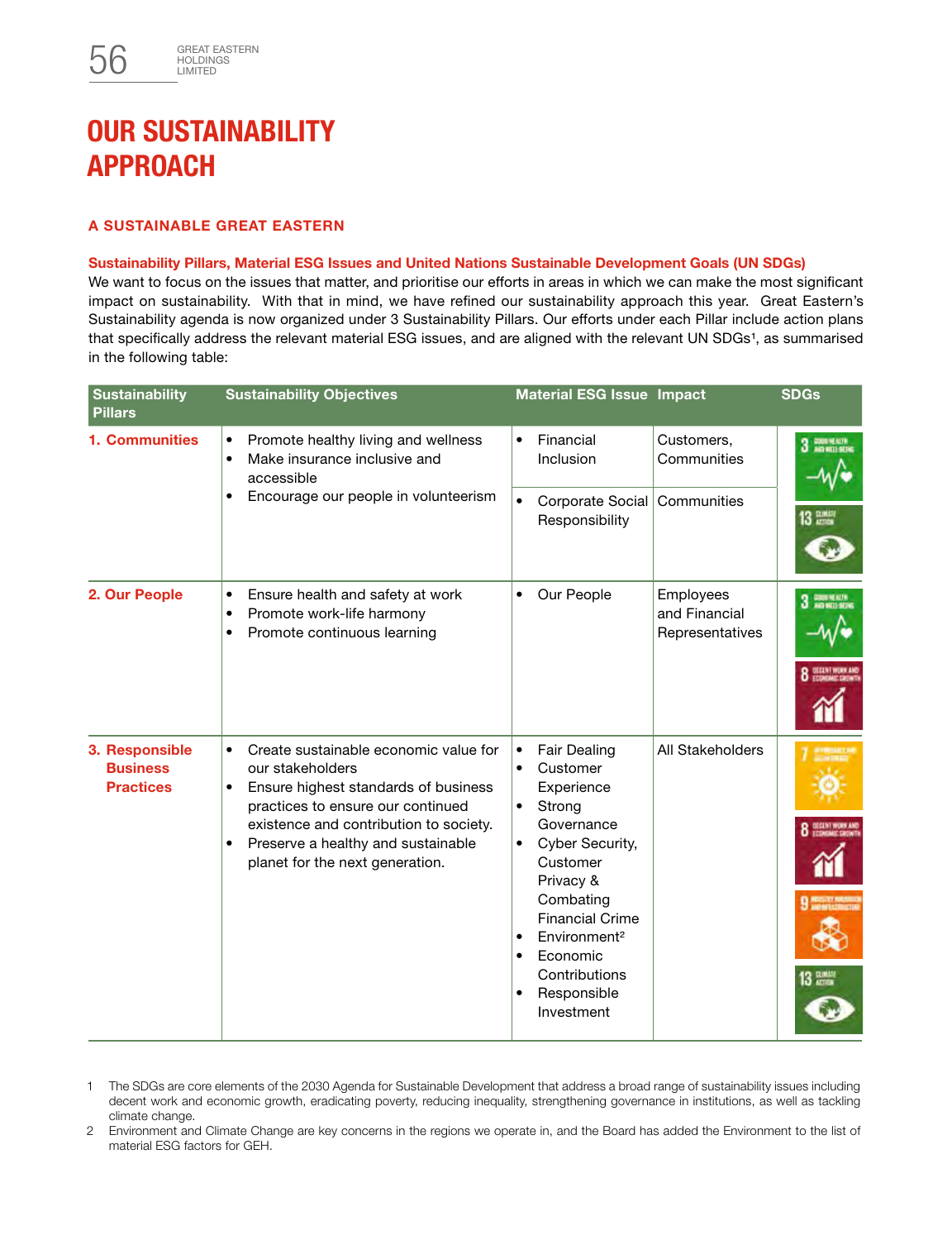$REPORT 2019 57$ REPORT 2019

Together with the management, the Board ensures that Great Eastern delivers on our ESG commitment. A Sustainability Steering Committee (SSC) has been formed to oversee the company's sustainability efforts. This committee comprises of senior management from across the Group, chaired by the Group CEO.

# STAKEHOLDER ENGAGEMENT

Great Eastern's key stakeholders include entities and individuals affected by our business and have an impact on our future performance and operating environment. These include our shareholders, customers, employees, financial representatives, regulators, and the communities in which we operate. We engage our stakeholders via various means on a regular basis.<sup>1</sup>

#### MATERIALITY ASSESSMENT

In creating sustainable value for our stakeholders, we consider the economic, social and environmental impacts of our business. At the start of our sustainability journey in 2017, we identified 9 material ESG factors of importance to Great Eastern². This year, the Board added the Environment as a 10th material ESG issue due to its increasing important impact to all stakeholders.







2 For details of our materiality assessment, please refer to our 2017 Sustainability Report.

 <sup>1</sup> For details of our stakeholder engagement, please refer to our 2018 Sustainability Report.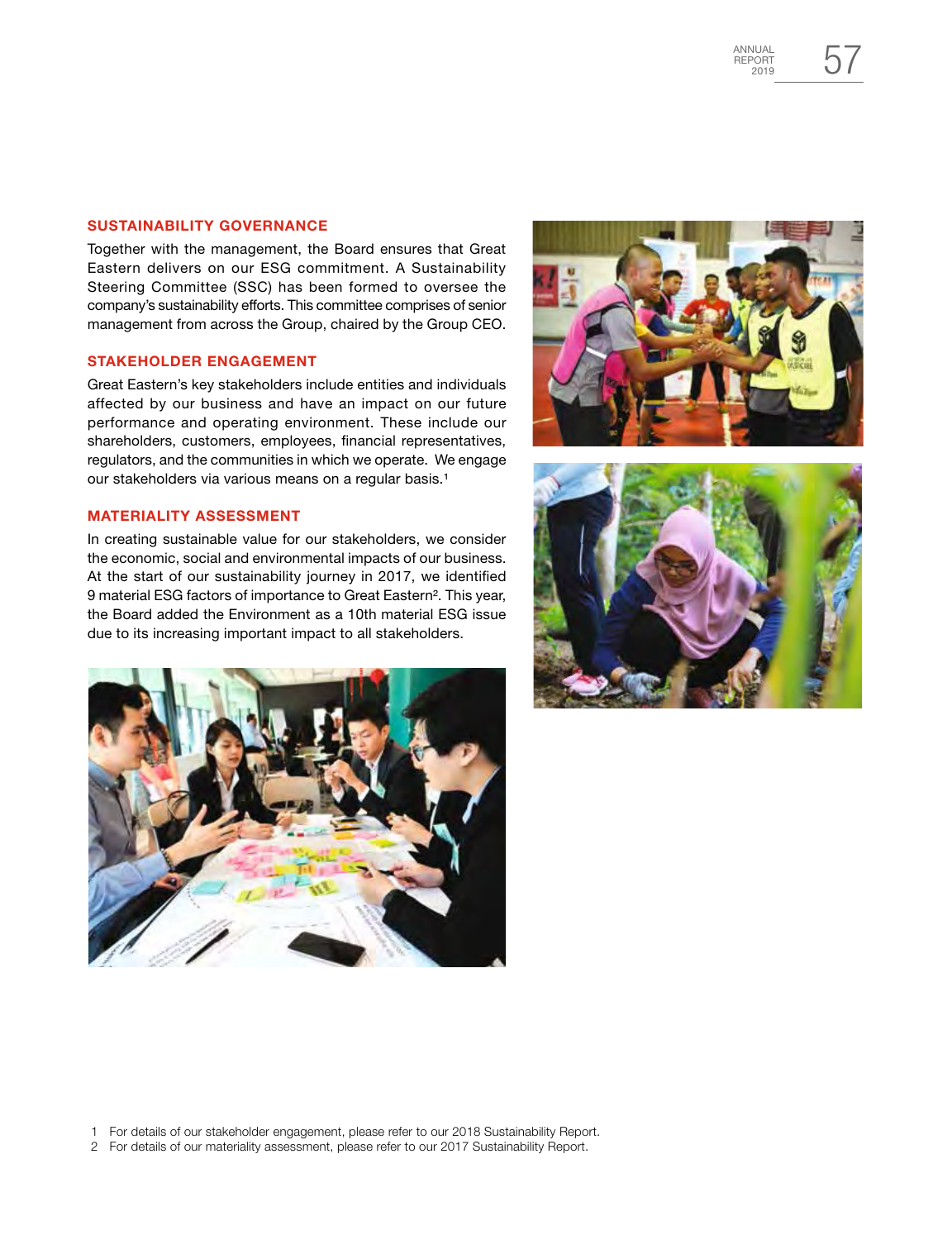# **COMMUNITIES**

The prosperity and well-being of the communities in which we operate impact the company's sustainability as a business.

# FINANCIAL INCLUSION

Great Eastern believes that insurance serves an important social purpose of mitigating uncertainties, and aims to support financial inclusion in the community by making insurance accessible to the larger community.

Consistent with our desire to create stronger positive impacts for the community, we regularly review and evaluate the relevance and effectiveness of our product offerings. We also refine and enhance existing offerings by introducing new and innovative products across all our business lines – Life, General and Group insurance – to meet the insurance needs of the community.

Great Eastern also collaborates with government in schemes and initiatives to provide basic insurance products at affordable premium costs in countries in which we operate.

#### **Singapore**

We offer a wide range of insurance products to provide life, disability, health and long-term care coverage for the communities. We are also one of two insurers to support all government insurance schemes and initiatives.

In 2020, the Ministry of Health plans to enhance ElderShield to become CareShield Life that will provide universal coverage to all Singapore residents aged 30 and above. The enhanced benefits under CareShield Life include higher payouts that increase over time and lifetime payouts if the claimant is severely disabled.

We are committed to providing additional coverage over and above CareShield Life when it is launched, and are in the midst of reviewing our existing ElderShield Supplementary Plan benefits to ensure that they remain complementary to benefits under CareShield Life.



#### **Malaysia**

Great Eastern supported the Perlindungan Tenang initiative of Bank Negara Malaysia to provide accessible and easy-to-understand insurance protection to the population.

We designed protection products for the disadvantaged and underserved segments through our Group Multiple Benefits Insurance Scheme (GMBIS) & Easy Care Plus. With affordable premium and comprehensive benefits, these products are offered to the underserved communities such as plantation workers, government staff in rural areas, factory workers and hotel workers.

GMBIS Investment Linked Plan is a voluntary group insurance plan with comprehensive protection against loss of life, total permanent disability (TPD), accident and 36 critical illnesses. It allows members to withdraw units should the need for cash arise. Upon maturity, members are entitled to the policy's cash value. There are also on-going initiatives and roadshows to increase insurance awareness and coverage among the B40 (bottom 40 percentile) income group.

Easy Care Plus provides protection for a defined period, usually when one has high insurance needs but low budget. The plan offers protection against loss of life and TPD with low premiums of RM10 per month. In the event of death or TPD, the Sum Assured will be payable in one lump sum. For death due to accidents, an additional amount of 100% of the Sum Assured will be payable.

On the takaful front, we have launched i-Great Harapan Plus, a first-of-its-kind guaranteed issued product that promotes inclusivity by allowing all to get coverage regardless of medical background.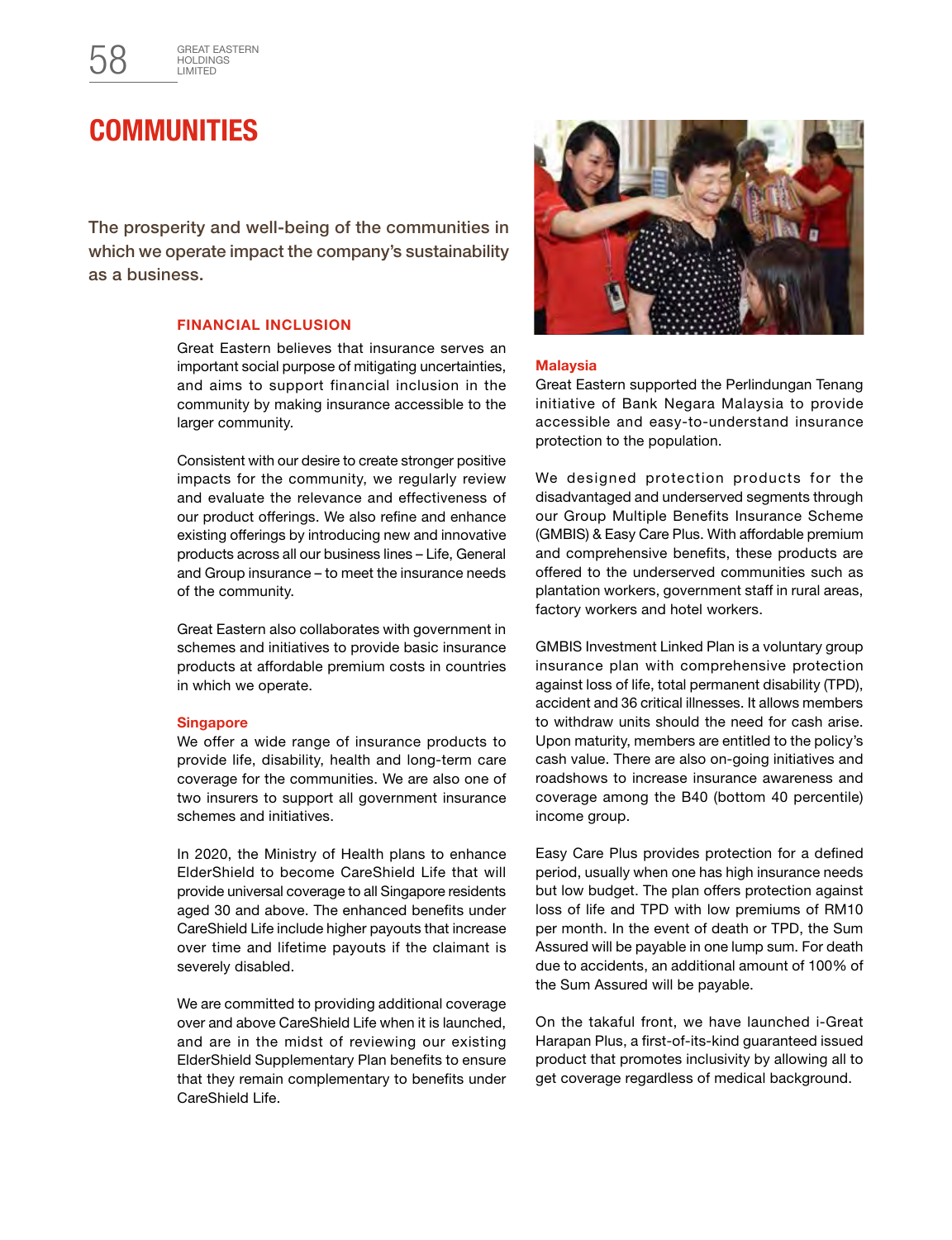# Indonesia

Great Health Cover was launched in early 2019 as a rider to Great Optima Link. With its affordable premium and comprehensive coverage, Great Health Cover aims to be a good solution to meet the protection and investment needs of Indonesians.

To increase insurance penetration in the country, we launched the Great Medical Assurance and Great Medical Cover to provide health protection for the youth market segment. These products complement the Badan Penyelenggara Jaminan Sosial (BPJS) Kesehatan (government-sponsored health insurance scheme). In 2019, we also launched the Great Treasure Assurance for wealth protection and estate planning.

In support of the government's push for financial literacy and inclusion, a series of corporate social responsibility campaigns with the theme of LIVE GREAT was conducted throughout the year in the form of workshops and seminars for targeted groups. Topics covered included financial health checks and financial planning. In 2019, the group targeted were entrepreneurs and communities.

We will continue to promote financial literacy and insurance inclusion in 2020 by reaching out to a wider community through our strategic partners such as OCBC NISP, Yes Dok, Kalbe Farma & Bisnis Indonesia.





## CORPORATE SOCIAL RESPONSIBILITY

Complementing our sustainability efforts, our Corporate Social Responsibility (CSR) practices are anchored on four themes: Promoting Healthy Living and Wellness through Sports, Helping the Needy, Empowerment through Education and Supporting the Environment. Please refer to pages 44-47 of our Annual Report for more details on our CSR initiatives in 2019

In response to the COVID-19 virus outbreak in early 2020, we set up a S\$1 million holistic support package in Singapore to help our customers and immediate family members in the event that they are infected by the virus, and pledged another RM1 million and B\$50,000 for the same in Malaysia and Brunei. In addition, we contributed S\$200,000 in Singapore to provide financial assistance to vulnerable communities through the Courage Fund, facilitated by the National Council of Social Service (NCSS) & Community Chest.

We will continue to give back to the communities through a series of Great Eastern Cares CSR activities throughout the year.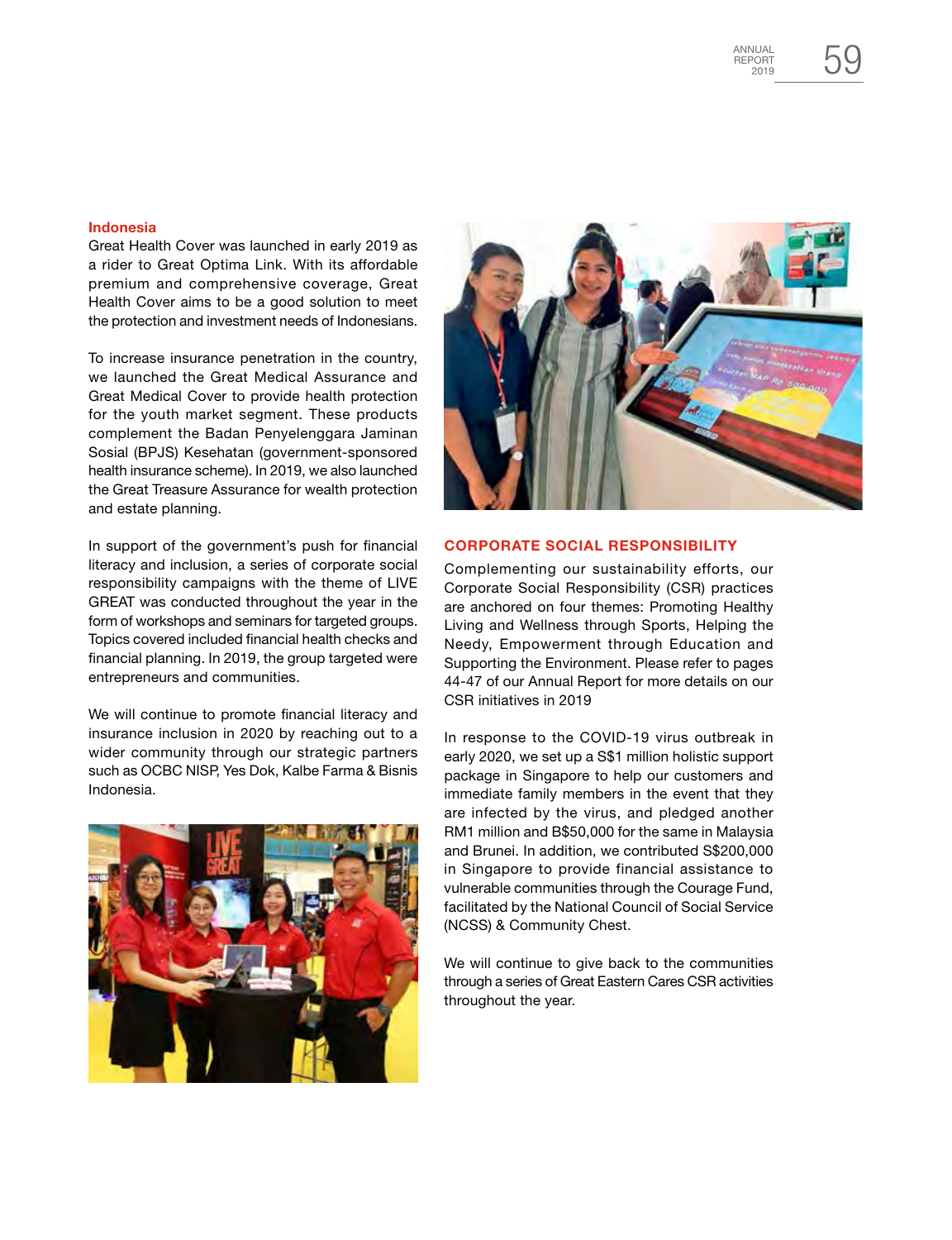# OUR PEOPLE

We are committed to create the organisation and environment for our employees and financial representatives to discover and develop their potential to the fullest.

#### OUR EMPLOYEES

Our employees are pivotal to our success. An important part of our human capital strategies involves the recruitment and development of our people, not only for our businesses, but ultimately also for the industries and for the countries in which we operate. Specifically, we focus on Career and Development, Employee Engagement, as well as Health and Well-Being.

#### Career and Development

We invest in our people by providing relevant personal or professional training needed for them to perform and advance in their careers. All employees receive regular performance and career development reviews. Furthermore, we have a Great Eastern Career Framework, which has been rolled out across the Group, which allows employees to better understand and plan their career paths within the company.

We believe in training our employees both in job specific skills as well as in general knowledge and skills that are useful across different job disciplines. As an important industry player, we believe the training we provide will benefit not only our businesses but also the industry and communities at large. We are proud to have been recognised as a Human Capital Partner (HCP) by the Tripartite Alliance for Fair & Progressive Employment Practices' (TAFEP). This is in recognition of our fair and progressive workplace practices across both local and foreign employees. The HCP programme brings together the community of employers who are committed to developing their talent core and we fully support the cause.

Recognising that the rise of Insurtech can potentially bring about changes to traditional job roles in the insurance industry, we are taking a pro-active approach in workplace transformation by identifying the job roles of the future, and preparing our people to embrace new skills sets. Great Eastern has also collaborated with the Institute of Banking and Finance (IBF) and Life Insurance Association in charting out the roadmap for the Professional Conversion Program (PCP) in the insurance industry.



#### Employee Engagement

We provide our people with a positive workplace culture. During the year, we ramped up initiatives to reinforce our corporate culture, built on the shared value and responsibility of "Moving Together As One".

#### Health and Well-Being

We put great emphasis on the well-being of our employees. We encourage employees to stay healthy through a series of in-house health-focused workshops and activities throughout the year. Over the years, we are pleased to see continuing increase in participation rate for these programmes, with over 80% for both Singapore and Malaysia, and over 50% for Indonesia.

#### OUR FINANCIAL REPRESENTATIVES

Our financial representatives are a critical interface between Great Eastern and our existing and prospective customers, providing valuable advice based on comprehensive needs analysis. They play an important role too in increasing financial inclusion, by reaching out to the communities and creating greater awareness of the needs for insurance and financial planning.

We will be setting up Voltage to help us in recruiting financial representatives. Voltage is a information and discovery centre where we provide candidates with an informative experience of the insurance industry and what it means to be a financial representative. The experiential recruitment journey is intended to raise prospects' understanding of the roles of financial representatives, explain to them the purpose and mission for the career, and motivate them towards success. Voltage is slated for launch in early Q2 2020.

We continue to provide effective training and development to grow our financial representatives and to cultivate professionalism in their sales. We continuously innovate new approaches to train and develop our financial representatives through various platforms, to impart relevant skill sets for them to succeed in their career.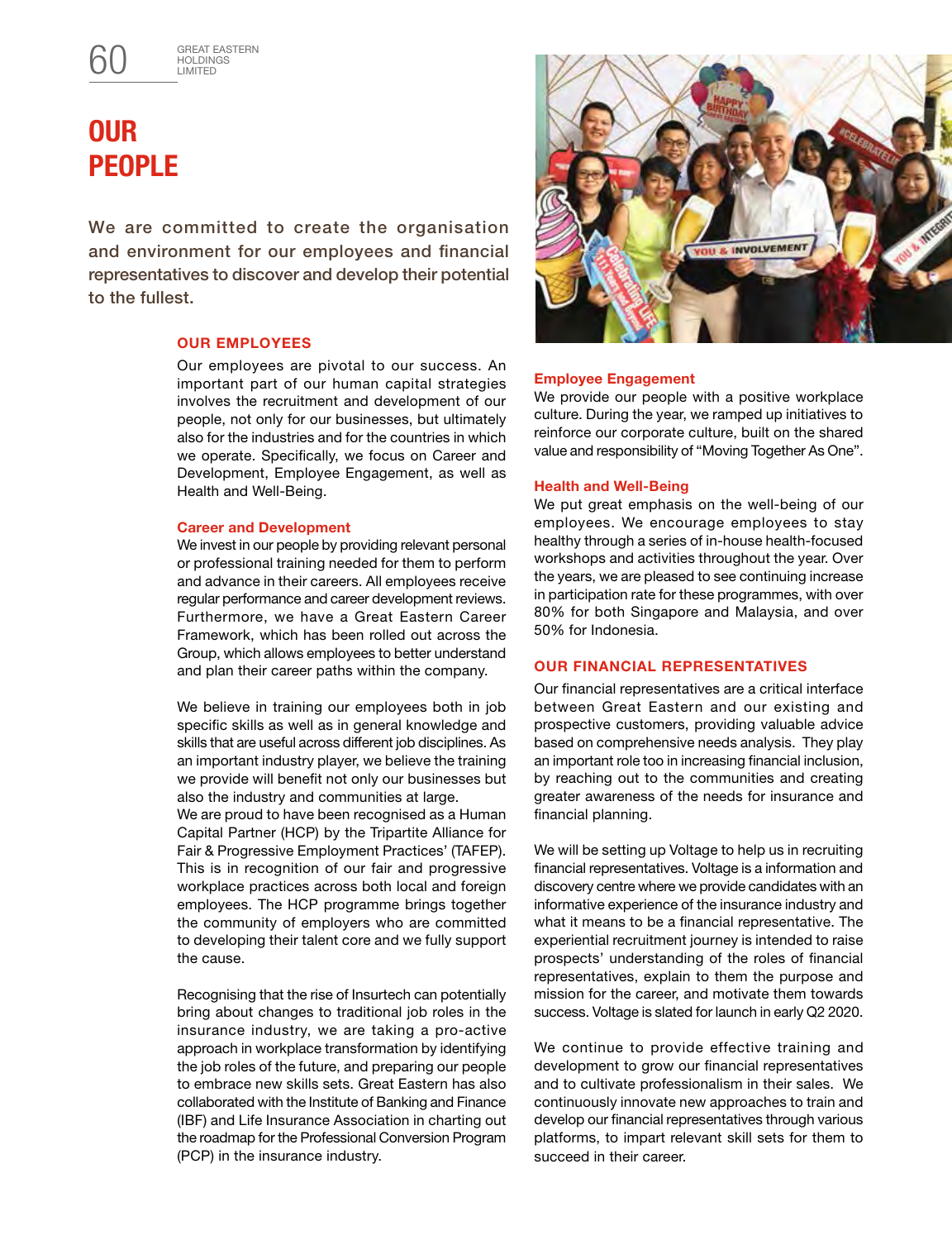# RESPONSIBLE BUSINESS PRACTICES

Being responsible in everything we do shapes our approach towards sustainability and is an integral part of our business as well as our corporate culture.

# FAIR DEALING

We believe that upholding the best practices and the highest standards of Fair Dealing is key to our long-term partnership with our customers. We are committed to embedding Fair Dealing principles in all aspects of our customer relationships. Our organisational policies and practices are aligned to cultivate a strong Fair Dealing culture.

The Group Fair Dealing Committee oversees Fair Dealing issues. Detailed performance metrics in Fair Dealing are tracked and reported to the Board on a regular basis, and remedial actions are taken to address any issues arising from our dealings with customers.

# CUSTOMER EXPERIENCE

We place customers at the heart of our business and are committed to providing a holistic customer experience. We want to make a difference for our customers by providing meaningful solutions that are relevant to their circumstances.



# Customer Service Standards

Satisfactory customer services help us to serve and deliver insurance products to all segments of the communities, and we have in place policies and procedures that allow us to provide high standards of customer service.

We have a dedicated Customer Advocate Unit to ensure that issues and feedback from policyholders are addressed professionally and in a timely manner, in accordance with the principles of Fair Dealing. About 90% of complaints we received were resolved within the prescribed internal turn-around time. The remaining 10% were typically more complex in nature and required more time and engagement with affected policyholders to resolve.

In 2019, we enhanced our online platforms to offer more direct interaction with customers who prefer to engage us digitally. Our digital engagement with customers includes mobile platforms such as GetGreat and UpGreat, as well as a suite of mobile applications through our Great Digital Advantage platform.

We are building up our digital capabilities to enhance customer experience. These initiatives are described in our Annual Report.

# STRONG GOVERNANCE

Firmly guided by our core values of integrity, initiative and involvement, we emphasise the importance of institutionalising a strong risk culture within the Group, a factor crucial to our long-term success, and important to our sustainability journey.

Our governance and risk focused culture permeates through all levels within the Group, from the Board of Directors, to the management and the frontline. A dedicated Board Risk Management Committee (RMC) provides oversight on risk management and governance matters within the Group. The RMC reviews and approves governance frameworks or policies based on the appropriate risk assessment. Incidents involving fraud are also reported to the RMC.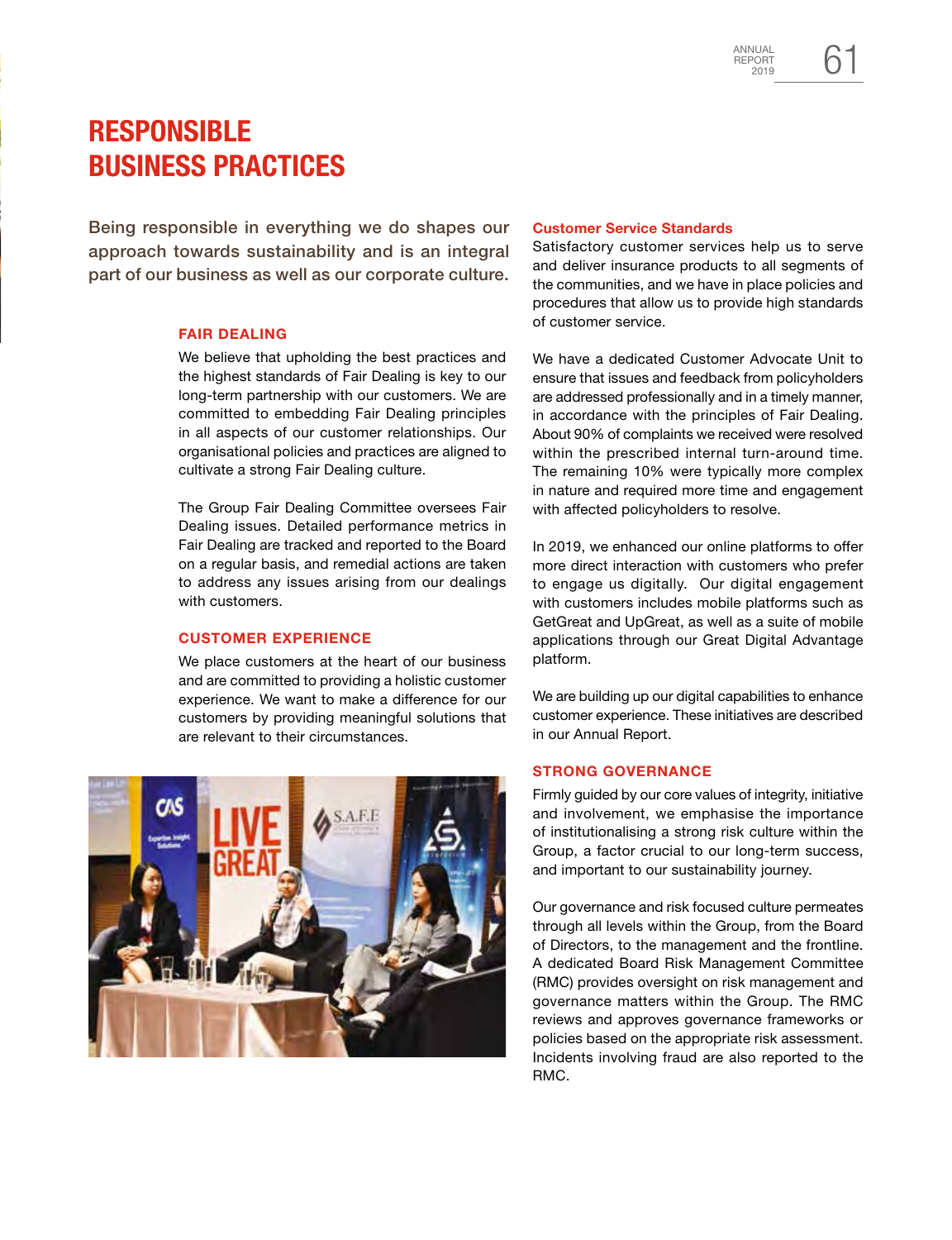# **RESPONSIBLE** BUSINESS PRACTICES

At the management level, a Group Culture and Conduct Governance Committee is tasked with promoting stronger risk ownership and awareness. All business units and functional departments are required to perform regular self-assessments, with the aim of identifying and evaluating key risks inherent in the respective business operations, as well as ensuring the adequacy and effectiveness of internal controls.

Going forward in 2020, we are working towards weaving risk culture principles and behaviours into the Human Capital frameworks and processes.

# CYBER SECURITY, CUSTOMER PRIVACY AND COMBATING FINANCIAL CRIME

#### Cyber Security

We have a comprehensive cyber risk roadmap to guide our continuing investments in our people, systems and processes to improve our resilience to increasing cyber risk.

Increasing the risk awareness of our people in an important part of our cyber security defences. We reinforce and measure staff awareness and vigilance on cyber threats via regular e-mail broadcasting, videos, e-learning and social engineering exercises.

Recognising that new threats may come from outside our business, we also engage independent experts periodically to assess our cyber security and advise on measures to mitigate external cyber threats that may impact our business.

#### Customer Privacy

Protecting customer data and respecting customer privacy are of paramount importance to Great Eastern. When customers entrust us with their personal information, it is our responsibility to protect their privacy in line with the Personal Data Protection Act (PDPA).

To ensure that all customer details are protected, we have put in place comprehensive policies and initiatives, which will continue to be reviewed and updated.

## Combating Financial Crime

We have zero tolerance for financial crime. The Board of Directors and Senior Management together provide strong leadership, oversight and governance to ensure that appropriate and relevant anti-financial crime policies and initiatives are implemented.

Anti-financial crime culture is promulgated through compulsory e-learning courses for all employees conducted regularly to raise the level of awareness among staff. Our AML/CFT efforts are supported by comprehensive group wide AML/CFT screening and transaction surveillance systems to ensure full adherence to the relevant regulatory requirements on AML/CFT. This helps us identify and stop any attempts in money laundering and terrorist financing.

## ENVIRONMENT

As the world becomes more aware of the adverse impact the business community collectively has on the environment, we are doing our part and focusing our efforts in incorporating environment considerations into our business.

The operations at our offices and branches have direct impact on the environment, and we are exploring ways to minimise our carbon footprint. As one of Singapore's largest insurance companies and a good corporate citizen, we want to play a significant role in helping to reduce carbon emissions.

In our effort towards environmental conservation, we operate our business with the aim of using natural resources rationally, leading to reduced waste and emissions. We believe that our efforts will safeguard the well-being of future generations, and reduce operating costs in the long term.

## Green Buildings

We have started to invest in the right infrastructure as part of our response to climate change. Our buildings are certified energy efficient based on prevailing standards where they are located. We have a portfolio of green buildings that provide energyefficient facilities to our employees and other tenants.

In Singapore, the Green Eastern Centre and offices in Nankin Row have been awarded Green Mark Platinum status, which required the properties to undertake extensive air-conditioning upgrading exercise. Existing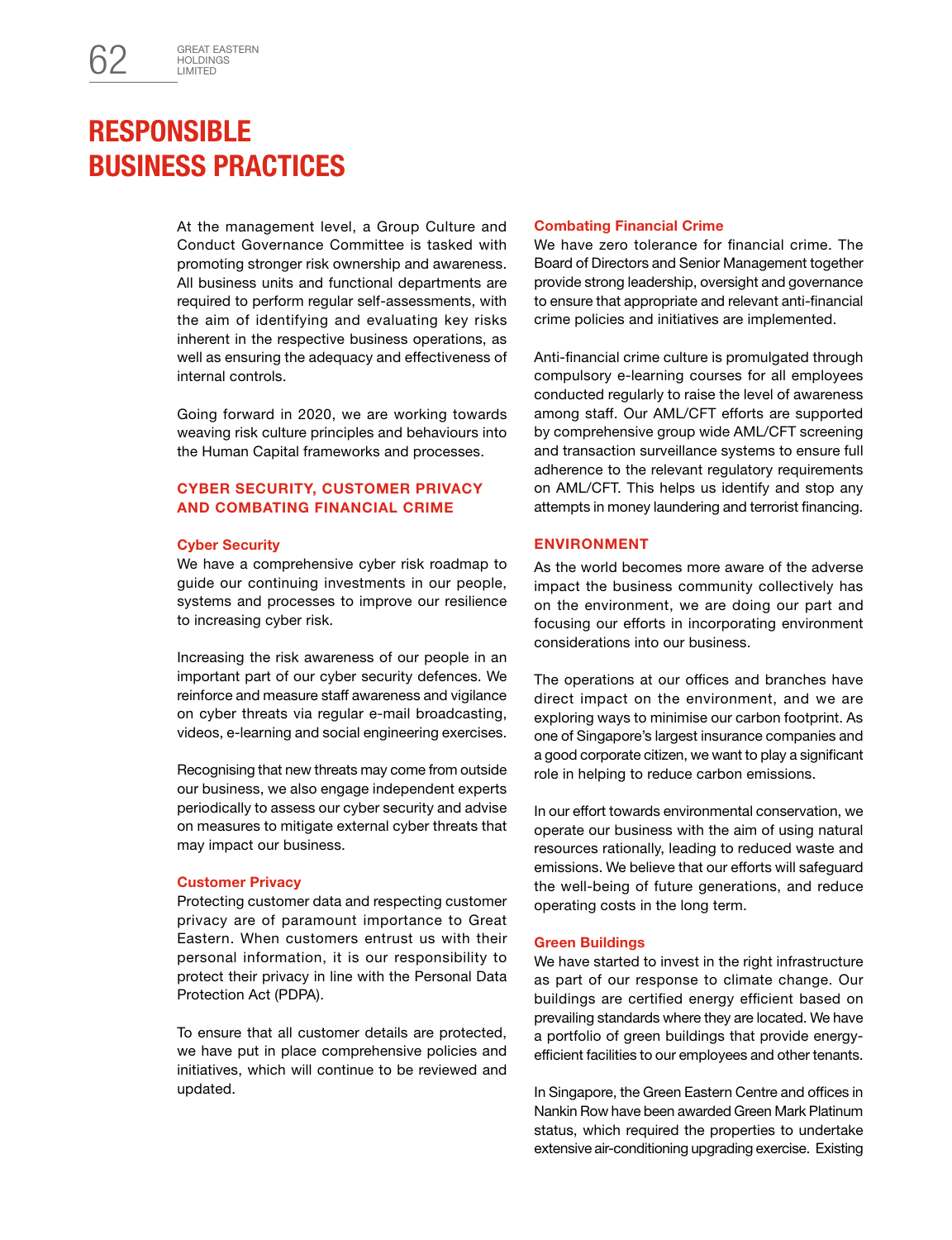lightings were also replaced with LED lighting. That resulted in a 20% reduction in energy consumption. In addition, various practices and policies on recycling, energy and water conservation and use of Green Label certified products have started. We target to introduce Green Mark certification for all our properties in Singapore in due course.

We have two new investment properties in Malaysia that are or will be green: the Equatorial Plaza Office, which is a Green Building Index (Gold) certified building, and 50 Jalan Ampang, which is currently under development and is expected to achieve GBI Certification.

## Energy & Emissions

We have started to take actions to reduce our carbon footprint in support of the global efforts to transition to a low-carbon future. Initiatives are implemented to reduce our energy consumption and improve energy efficiency.

We focus on the electricity we consume in our buildings<sup>1</sup>. We track our electricity usage through monthly electricity bills. We have yet to track the environmental impact of our business travel, but we encourage the use of alternatives to face-to-face meetings such as video conferencing and online collaboration tools.

We have reported on the GHG emissions data (Scope 1 and Scope 2) requirements as per the GHG Protocol. The calculation methodologies are as per ISO 14064- 1 standard and the emission factors used in these calculations are taken from IPCC, and GHG protocol. In 2019, the amount of Scope 1 emissions are at 61.17 tCO2e2 and the amount of Scope 2 emissions are at  $15,135.17$  tCO<sub>2</sub>e<sup>3</sup>.

Several electricity saving initiatives were taken in 2019, such as the upgrading of our air-conditioning systems in Singapore, switching to LED lighting in Malaysia, and reducing corridor lightings after office hours in Indonesia. In total we were able to successfully decrease our electricity consumption by 5.22% in 2019.

- 1 We do not purchase any steam, heat or cooling.
- 2 Tonnes of carbon dioxide equivalent.
- 3 Emissions exclude Brunei.

## Total Energy Usage and Intensity





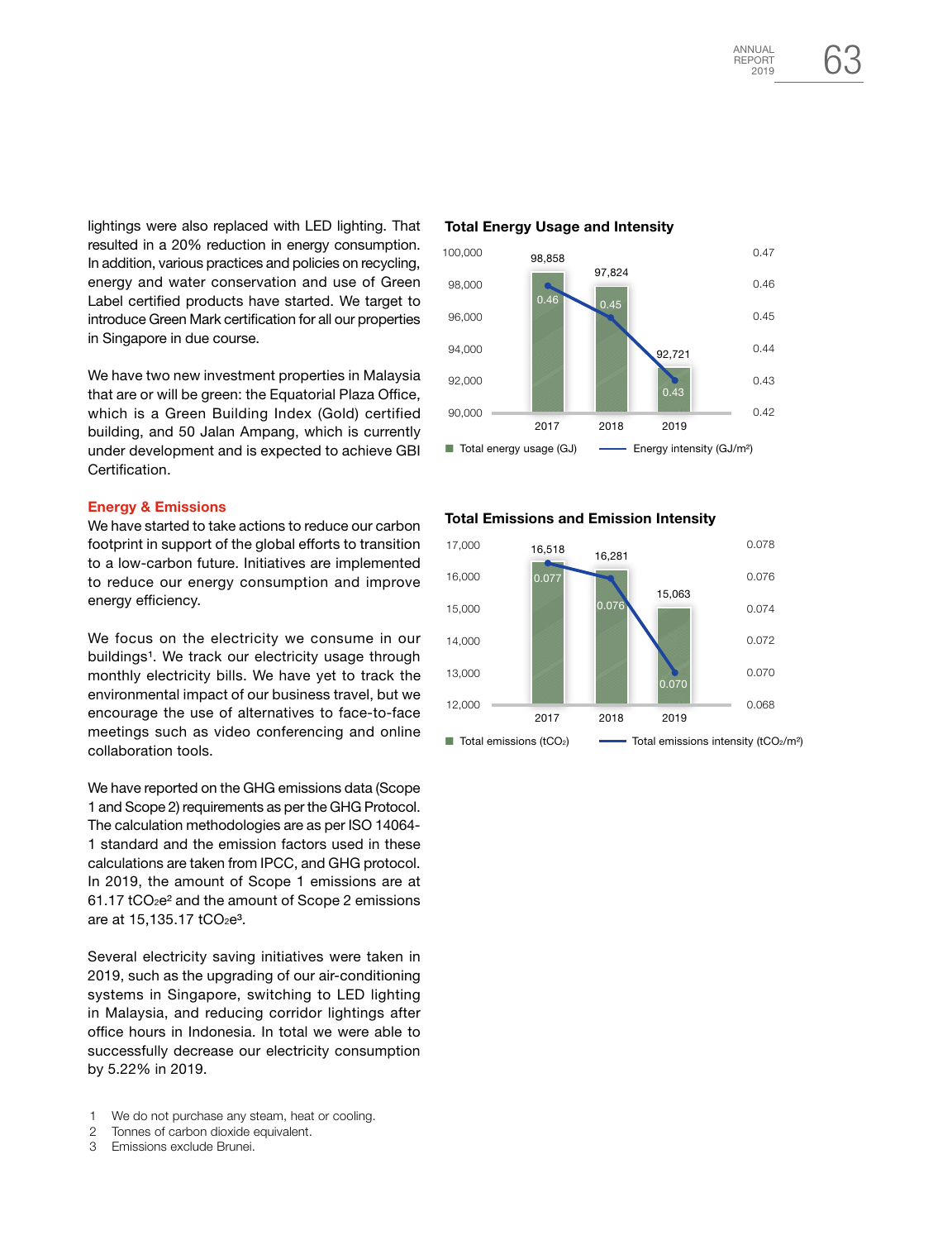# **RESPONSIBLE** BUSINESS PRACTICES

## **Water**

The direct impact of water consumption in our premises is limited, but we believe in contributing what we can, and we report this metric is part of our sustainability efforts.





#### Paper

Our industry is traditionally paper-intensive but we are committed towards waste minimization and resources efficiency. We are mindful of the need to save the trees and have been exploring ways to digitalise our operations, as well as to encourage use of e-documents for our customers.

#### Environmental Compliance

In line with increasing focus on global environmental protection, we continue to update our policies and procedures to ensure that they meet prevailing on regulatory requirements.

We are pleased that there were no breaches in relation to environmental laws in 2019, and we aim to remain fully compliant with environmental rules and regulations.

## ECONOMIC CONTRIBUTIONS

We believe sustainability practices do not have to result in sacrificing economic values to our stakeholders, including our shareholders. In the course of conducting our business sustainably, we will generate economic value for our stakeholders in the long term.

Our group employs more than 30,000 employees and financial representatives in total globally. We support the business communities at large wherever we operate. We procure from local suppliers as part of our support towards long-term development of the local economies in all markets in which we operate. We also support local job creation through the goods and services we buy. Our supply chain includes asset managers, consultancy services, legal, real estate/facilities maintenance, IT and system and other service providers.

Please refer to our Performance Indicators on pages 66-67 for a detailed breakdown of our economic value creation which benefits all stakeholders. Our Letter to Shareholders and Financial Statements on pages 10-15, 95-214 of the Annual Report also highlight our achievements in creating economic value.

#### RESPONSIBLE INVESTMENT

As the most established insurance group in Singapore and Malaysia, and a leader in the industry with SGD 96.5 billion in total assets under management, we are in a unique position to bring about positive changes in our industry, environment and community by investing our funds in a responsible way that delivers long-term sustainable value for all our stakeholders. Through the economic power and influence we hold as an institutional investor and risk manager, we can play an important role in promoting best practices in environmental, social and governance (ESG) matters. We are committed to responsible investing as we believe it is critical towards achieving long-term sustainable returns.

Our approach towards responsible investing is through ESG assessment, incorporating environmental, social and corporate governance issues into our investment analysis and decision making. This approach is more holistic versus simple exclusion, as it provides the opportunity to promote responsible and sustainable business practices and brings about positive change in corporate behaviour through active engagement as investors.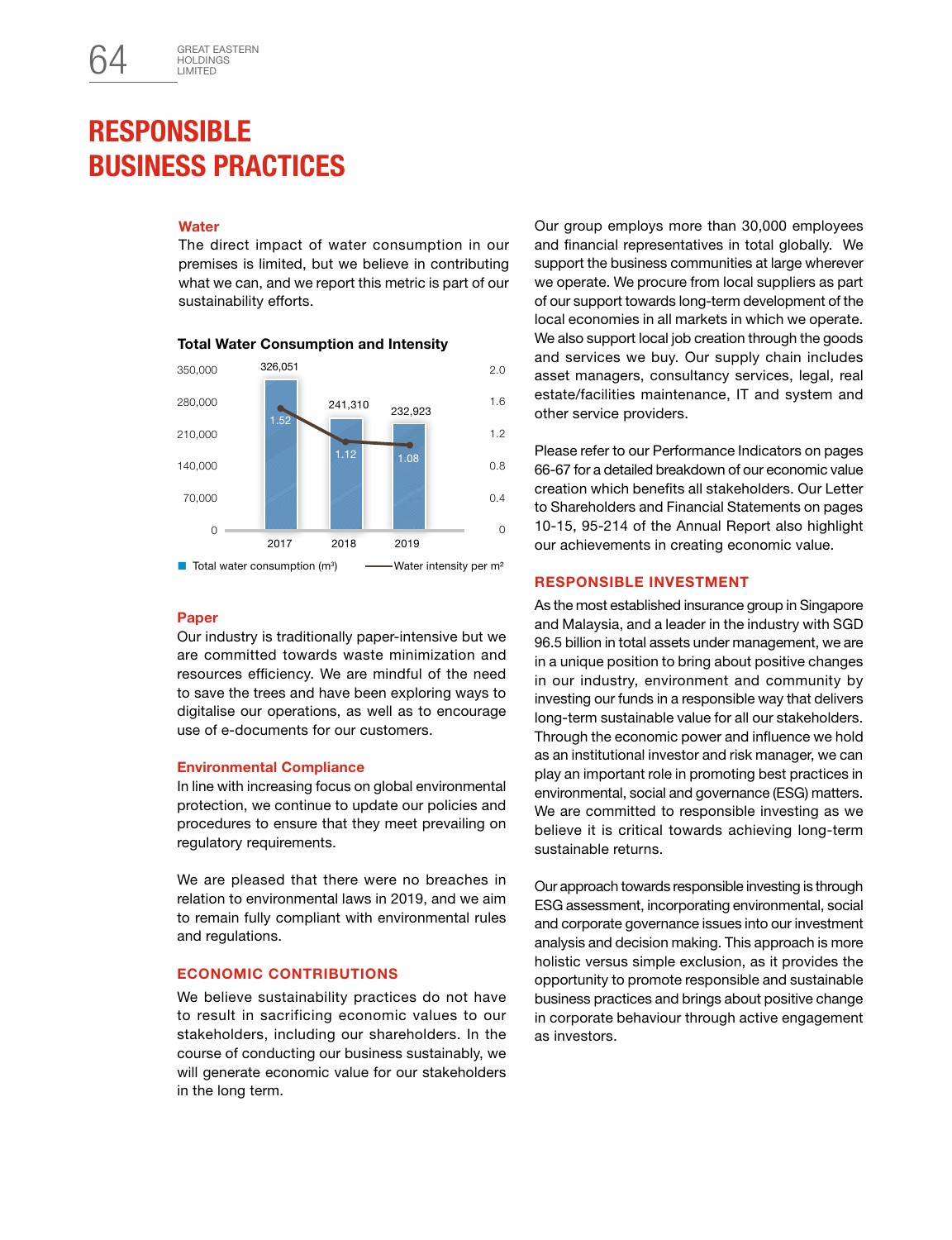In Singapore, we have incorporated ESG factors into our manager evaluation and selection process. We have clearly communicated our preference for external asset managers who practise ESG assessment. Lion Global Investors (LGI), our subsidiary and key external asset manager, became a United Nations Principles of Responsible Investment (UNPRI) signatory. LGI is proactively incorporating ESG issues into its investment analysis and decision-making processes. With LGI's participation, we now have the majority of our assets managed by UNPRI signatories.

In Malaysia, we support bonds that have been accorded Sustainability Ratings or Second Opinion Reports provided by accredited consultants. The Sustainability Rating of an issuer is based on an assessment methodology developed by RAM Consultancy to measure ESG and positive impact from the alignment of the issuer's business activities towards the United Nations' Sustainable Development Goals. The Second Opinion Report, provided by RAM Consultancy and CICERO, evaluates a project's contribution towards the development of a sustainable and low carbon future. As at end 2019, we have S\$69 million (RM213 million) invested in bonds with Sustainability Rating or Second Opinion Report. We have also increased our investment to UNPRI signatories to S\$404 million (RM1.2 billion).

In the years to come, we will strive to act in the longterm interests of our stakeholders while continue to generate financial returns through responsible investing with greater ESG focus.

## Lion Global Investors

In 2019, Lion Global Investors (LGI), our subsidiary and key external asset manager, began incorporating ESG factors into its investment process. This culminated in LGI becoming a UNPRI signatory in January 2020. As a UNPRI signatory, LGI joins an international network of more than 2,500 investors that publicly commit to follow the UNPRI six Principles for Responsible Investment in its investment practices. LGI will continue to refine its investment processes to fully embed ESG factors in all investment decisions and active ownership.

As an asset manager within the broader business landscape and investment ecosystem, LGI believes that adopting sustainable business policies and responsible investment practices will lead to longterm optimal business performance and economic growth. This in turn will create sustainable, long-term value for all stakeholders.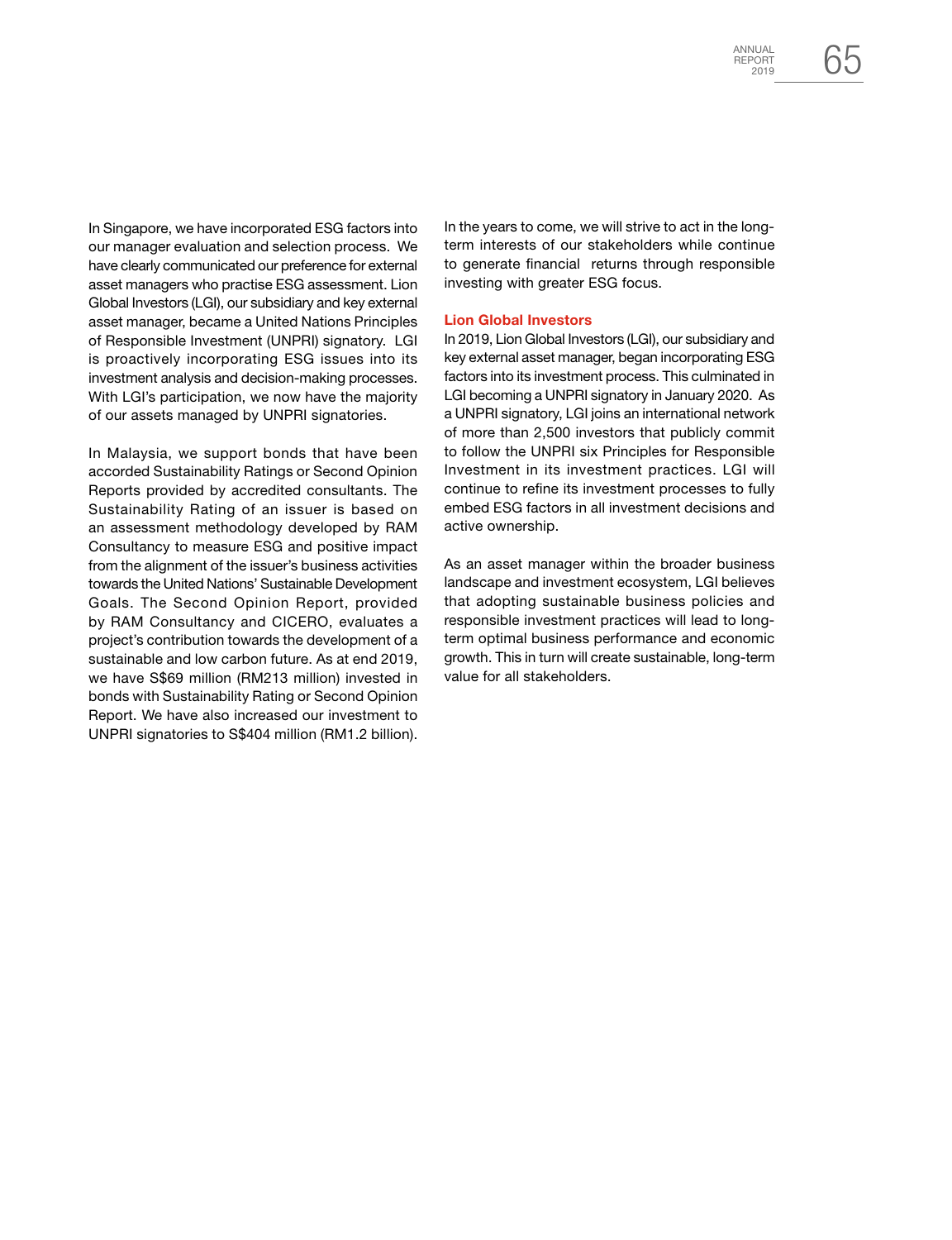

# PERFORMANCE **INDICATORS**

| <b>Performance Indicators</b>       | 2019        |
|-------------------------------------|-------------|
| Employee Information                |             |
| <b>Total Headcount</b>              | 4,595       |
| Female                              | 2,955       |
| Male                                | 1,640       |
| <b>Permanent Staff</b>              | 4,533       |
| Singapore                           | 1,657       |
| Malaysia                            | 2,420       |
| Indonesia                           | 443         |
| <b>Brunei</b>                       | 13          |
| <b>Contract and Temporary Staff</b> | 62          |
| Singapore                           | 25          |
| Malaysia                            | 28          |
| Indonesia                           | 9           |
| <b>Brunei</b>                       | $\mathbf 0$ |
| <b>Indirect Contract Staff</b>      | 405         |
| Singapore                           | 123         |
| Malaysia                            | 277         |
| Indonesia                           | 5           |
| <b>Brunei</b>                       | 0           |

| <b>Performance Indicators</b>       | 2019    | 2018      | 2017      |
|-------------------------------------|---------|-----------|-----------|
| Training                            |         |           |           |
| Total training hours per year       | 138,182 | 129,881   | 96,701    |
| Female                              | 86,726  | 83,323    | 58,300    |
| Male                                | 51,456  | 46,558    | 38,401    |
| Average training hours per employee | 30.1    | 30.5      | 23.3      |
| Female                              | 29.3    | 30.1      | 21.6      |
| Male                                | 31.4    | 31.4      | 26.4      |
| SVP and above                       | 39.5    | NA        | <b>NA</b> |
| AVP and VP                          | 37.3    | NA        | <b>NA</b> |
| Managers and Associates             | 30.1    | NA        | <b>NA</b> |
| Non-executives                      | 19.3    | <b>NA</b> | NA        |

Employee data are collated in our oracle platform, which helps us monitor our key performance disclosures on a quarterly basis.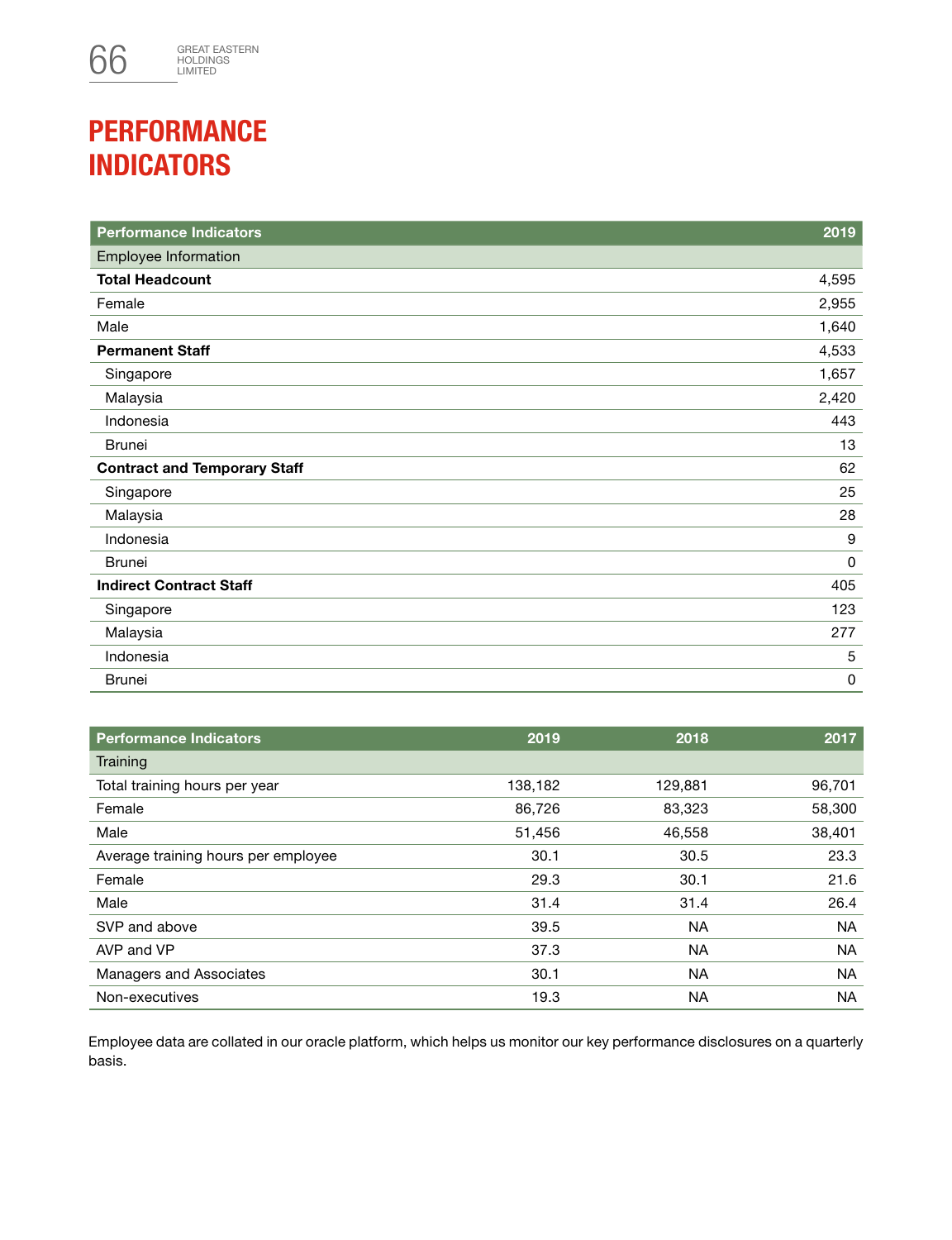| <b>Performance Indicators</b>                  | 2019       | 2018         | 2017         |
|------------------------------------------------|------------|--------------|--------------|
| Economic Value of Contributions (\$ million) * |            |              |              |
| Direct Economic Value Generated                | 18,640.4   | 12,095.0     | 17,184.3     |
| Total operating income                         | 18,640.4   | 12,095.0     | 17,184.3     |
| Direct Economic Value Distributed              | 9,340.5    | 8,897.6      | 7,972.7      |
| Dividend to shareholders                       | 284.0      | 331.3        | 236.7        |
| Staff cost and related expenses                | 395.0      | 307.2        | 359.6        |
| Payments to providers of capital               | 18.3       | 18.3         | 18.3         |
| Income tax to government                       | 273.9      | 317.3        | 402.1        |
| Operating expenses                             | 8,369.3    | 7,923.5      | 6,956.0      |
| Direct Economic Value Retained                 | 9,299.9    | 3,197.4      | 9,211.6      |
| <b>Indirect Economic Contribution</b>          |            |              |              |
| <b>Total Employment</b>                        | 34,852     | 32,200       | 32,065       |
| Employees                                      | 4,595      | 4,255        | 4,153        |
| Agents                                         | 27,339     | 25,864       | 26,150       |
| <b>Financial Advisors</b>                      | 2,918      | 2,081        | 1,762        |
| <b>Suppliers</b>                               |            |              |              |
| Total Purchase (\$ million)                    | 323.2      | 256.7        | 229          |
| Purchase from local suppliers (%)              | 92%        | 90%          | 94%          |
| Total no of suppliers                          | 3,832      | 3,645        | 3,509        |
| Local suppliers (%)                            | 97%        | 95%          | 95%          |
| <b>Environment</b>                             |            |              |              |
| Electricity used (kWh)                         | 25,435,497 | 26,847,862   | 27, 167, 623 |
| Carbon emissions (kgCO2) **                    | 15,063,429 | 16,281,320 * | 16,518,050 * |
| Water consumption (cu/m <sup>3</sup> )         | 232,923    | 241,310      | 326,051      |
| Paper Usage (reams)                            | 45,234     | 50,159       | 49,529       |

\* The data corresponds to consolidated financial statements of GEH.

\*\* Restated 2017 and 2018 numbers to Include also carbon emissions from petrol consumptions by cars owned by the Company.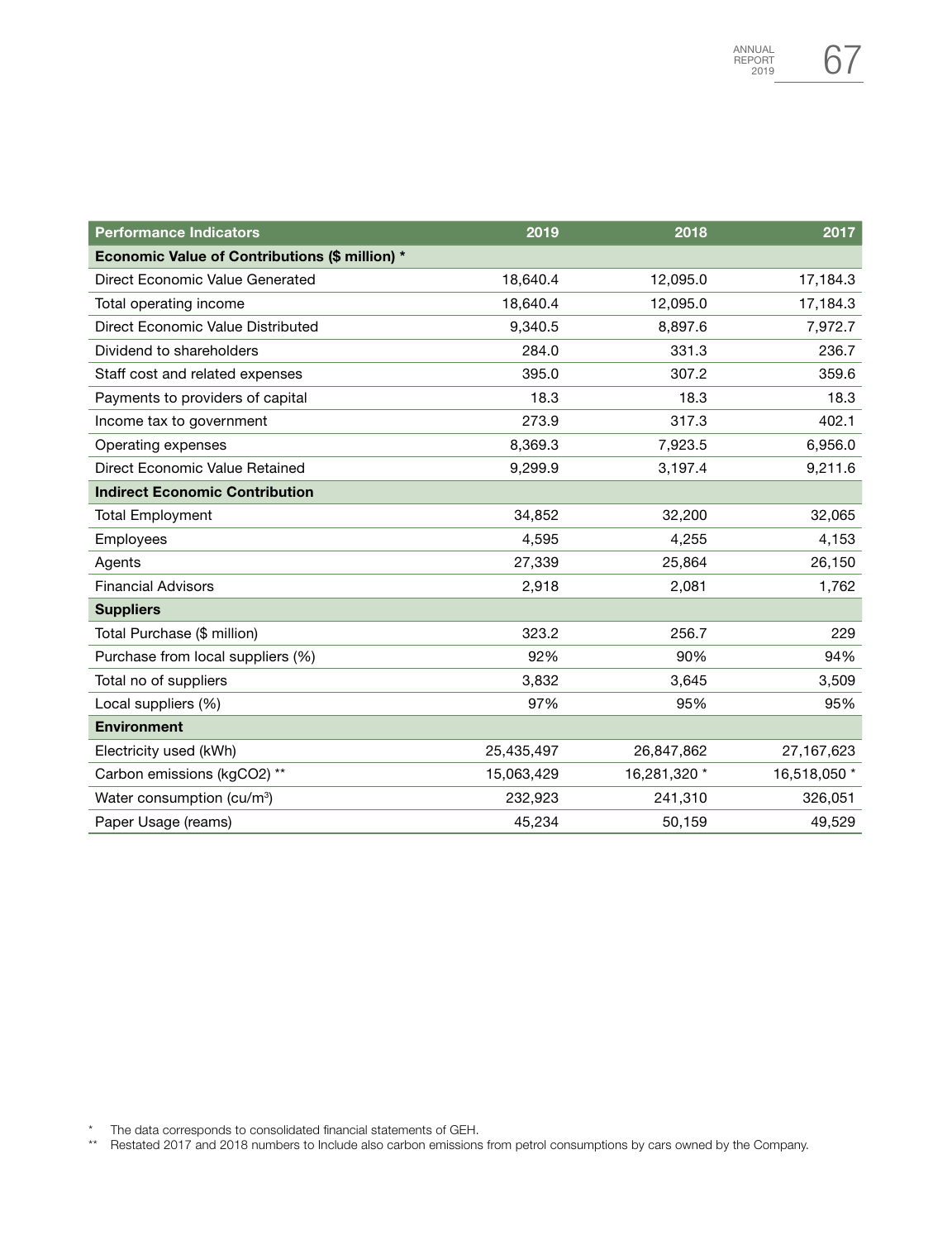# GRI STANDARDS CONTENT INDEX

| <b>GRI</b><br><b>Standard</b>                                       | <b>Disclosure Title</b>                                                | <b>Section/Page Reference</b>                                                                                                                                                                                                                  |  |
|---------------------------------------------------------------------|------------------------------------------------------------------------|------------------------------------------------------------------------------------------------------------------------------------------------------------------------------------------------------------------------------------------------|--|
| GRI 101: Foundation 2016 (GRI 101 does not contain any disclosures) |                                                                        |                                                                                                                                                                                                                                                |  |
|                                                                     | <b>GRI 102: General Disclosures 2016</b>                               |                                                                                                                                                                                                                                                |  |
| <b>Organisational Profile</b>                                       |                                                                        |                                                                                                                                                                                                                                                |  |
| 102-1                                                               | Name of the organisation                                               | Great Eastern Holdings Limited                                                                                                                                                                                                                 |  |
| $102 - 2$                                                           | Activities, brands, products, and<br>services                          | Segmental Information section. Refer to page 178-181                                                                                                                                                                                           |  |
| $102 - 3$                                                           | Location of headquarters                                               | 1 Pickering Street, Great Eastern Centre, Singapore 048659                                                                                                                                                                                     |  |
| $102 - 4$                                                           | Location of operations                                                 | Group Network section. Refer to page 229-232                                                                                                                                                                                                   |  |
| $102 - 5$                                                           | Ownership and legal form                                               | Public limited company listed on the Singapore Exchange                                                                                                                                                                                        |  |
| $102 - 6$                                                           | Markets served                                                         | Segmental Information section. Refer to page 178-181                                                                                                                                                                                           |  |
| $102 - 7$                                                           | Scale of the organisation                                              | Segmental Information section. Refer to page 178-181<br>Our People section. Refer to page 60<br>Consolidated Profit and Loss Statement section. Refer to<br>page 108-109<br>Balance Sheet section. Refer to page 110                           |  |
| $102 - 8$                                                           | Information on employees and other<br>workers                          | Our People section. Refer to page 60<br>Performance Indicators. Refer to page 66-67                                                                                                                                                            |  |
| $102 - 9$                                                           | Supply chain                                                           | Economic Contributions section. Refer to page 64<br>Performance Indicators. Refer to page 66-67                                                                                                                                                |  |
| $102 - 10$                                                          | Significant changes to the organisation Nil<br>and its supply chain    |                                                                                                                                                                                                                                                |  |
| 102-11                                                              | Precautionary Principle or approach                                    | Great Eastern does not explicitly refer to the precautionary<br>principle or approach in its risk management principles.                                                                                                                       |  |
| 102-12                                                              | <b>External initiatives</b>                                            | We are HCPartner, part of our support for Singapore's<br>Tripartite Alliance for Fair & Progressive Employment<br>Practices' (TAFEP) Human Capital Partnership (HCP)<br>Programme<br>We are a member of Internationally Active Insurance Group |  |
|                                                                     |                                                                        | (IAIG)                                                                                                                                                                                                                                         |  |
|                                                                     |                                                                        | We are signatory to the United Nations Principles for<br>Sustainable Insurance (UN PSI)                                                                                                                                                        |  |
| 102-13                                                              | Membership of associations                                             | GEL: Life Insurance Association Singapore ("LIA")<br>GEG: General Insurance Association ("GIA")<br>GEFA: Association of Financial Advisers (Singapore) ("AFAS")                                                                                |  |
| <b>Strategy</b>                                                     |                                                                        |                                                                                                                                                                                                                                                |  |
| $102 - 14$                                                          | Statement from senior decision-maker Board Statement. Refer to page 55 |                                                                                                                                                                                                                                                |  |
| <b>Ethics and Integrity</b>                                         |                                                                        |                                                                                                                                                                                                                                                |  |
| 102-16                                                              | Values, principles, standards, and<br>norms of behaviour               | https://www.greateasternlife.com/sg/en/about-us/company-<br>profile/our-vision-mission-and-values.html                                                                                                                                         |  |
| <b>Governance</b>                                                   |                                                                        |                                                                                                                                                                                                                                                |  |
| 102-18                                                              | Governance structure                                                   | Sustainability Governance section. Refer to page 57                                                                                                                                                                                            |  |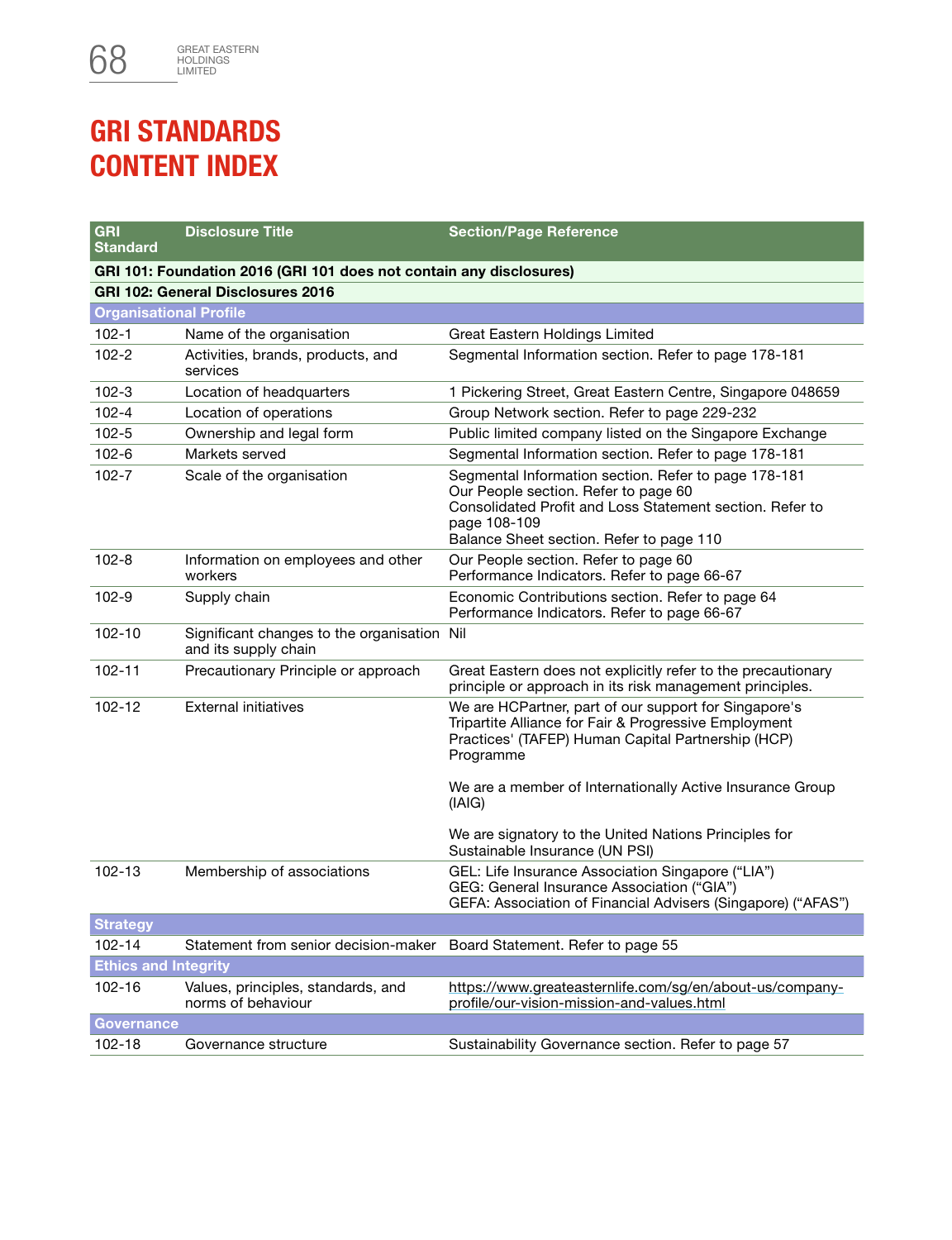| <b>GRI</b><br><b>Standard</b>                                    | <b>Disclosure Title</b>                                            | <b>Section/Page Reference</b>                                                                                                             |  |  |
|------------------------------------------------------------------|--------------------------------------------------------------------|-------------------------------------------------------------------------------------------------------------------------------------------|--|--|
| <b>Stakeholder Engagement</b>                                    |                                                                    |                                                                                                                                           |  |  |
| 102-40                                                           | List of stakeholder groups                                         | Stakeholder Engagement section. Refer to page 57                                                                                          |  |  |
| $102 - 41$                                                       | Collective bargaining agreements                                   | In Singapore, the Singapore Insurance Employees' Union<br>(SIEU) represents our applicable employees' cohort on<br>collective bargaining. |  |  |
| 102-42                                                           | Identifying and selecting stakeholders                             | Stakeholder Engagement section. Refer to page 57                                                                                          |  |  |
| 102-43                                                           | Approach to stakeholder engagement                                 | Stakeholder Engagement section. Refer to page 57                                                                                          |  |  |
| $102 - 44$                                                       | Key topics and concerns raised                                     | Stakeholder Engagement section. Refer to page 57                                                                                          |  |  |
| <b>Reporting Practice</b>                                        |                                                                    |                                                                                                                                           |  |  |
| 102-45                                                           | Entities included in the consolidated<br>financial statements      | Subsidiaries and Associates section. Refer to page 147                                                                                    |  |  |
| 102-46                                                           | Defining report content and topic<br><b>Boundaries</b>             | Materiality. Refer to page 57                                                                                                             |  |  |
| 102-47                                                           | List of material topics                                            | Sustainability Pillars, Material ESG Issues and United Nations<br>Sustainable Development Goals (UN SDGs). Refer to page 56               |  |  |
| 102-48                                                           | Restatements of information                                        | Refer to page 67                                                                                                                          |  |  |
| 102-49                                                           | Changes in reporting                                               | Materiality Assessment. Refer to page 57                                                                                                  |  |  |
| 102-50                                                           | Reporting period                                                   | About This Report section. Refer to page 55                                                                                               |  |  |
| $102 - 51$                                                       | Date of most recent report                                         | February 2019                                                                                                                             |  |  |
| 102-52                                                           | Reporting cycle                                                    | Annual                                                                                                                                    |  |  |
| 102-53                                                           | Contact point for questions regarding<br>the report                | Corpcomms-sg@greateasternlife.com                                                                                                         |  |  |
| 102-54                                                           | the GRI Standards                                                  | Claims of reporting in accordance with Reporting Framework. Refer to page 55                                                              |  |  |
| 102-55                                                           | <b>GRI</b> content index                                           | <b>GRI Standards Content Index</b>                                                                                                        |  |  |
| 102-56                                                           | External assurance                                                 | We have not sought external assurance for this<br>reporting period                                                                        |  |  |
| <b>Material Topics</b>                                           |                                                                    |                                                                                                                                           |  |  |
|                                                                  | <b>GRI 201: Economic Performance 2016 (Economic Contributions)</b> |                                                                                                                                           |  |  |
| $103 - 1$                                                        | Explanation of the material topic and<br>its Boundary              | Economic Contributions section. Refer to page 64                                                                                          |  |  |
| $103 - 2$                                                        | The management approach and its<br>components                      | Economic Contributions section. Refer to page 64                                                                                          |  |  |
| $103 - 3$                                                        | Evaluation of the management<br>approach                           | Economic Contributions section. Refer to page 64                                                                                          |  |  |
| $201 - 1$                                                        | Direct economic value generated and<br>distributed                 | Performance Indicators. Refer to page 67                                                                                                  |  |  |
| GRI 203: Indirect Economic Impacts 2016 (Responsible Investment) |                                                                    |                                                                                                                                           |  |  |
| $103 - 1$                                                        | Explanation of the material topic and<br>its Boundary              | Responsible Investment section. Refer to page 64-65                                                                                       |  |  |
| $103 - 2$                                                        | The management approach and its<br>components                      | Responsible Investment section. Refer to page 64-65                                                                                       |  |  |
| $103 - 3$                                                        | Evaluation of the management<br>approach                           | Responsible Investment section. Refer to page 64-65                                                                                       |  |  |
| 203-2                                                            | Significant indirect economic impacts                              | Performance Indicators. Refer to page 67                                                                                                  |  |  |
|                                                                  |                                                                    |                                                                                                                                           |  |  |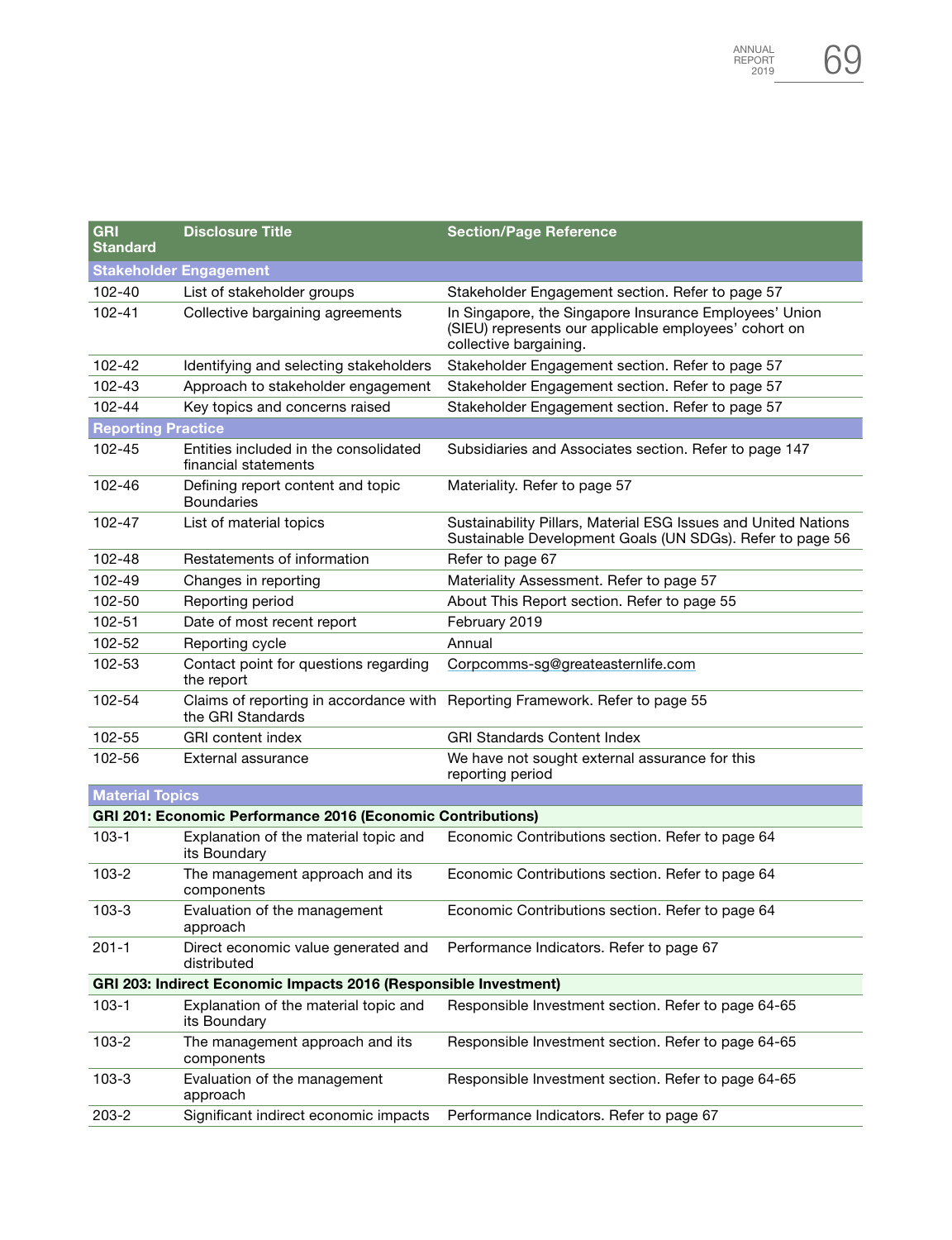# GRI STANDARDS CONTENT INDEX

| <b>GRI</b><br><b>Standard</b>                                                                  | <b>Disclosure Title</b>                                                        | <b>Section/Page Reference</b>                                                               |  |  |
|------------------------------------------------------------------------------------------------|--------------------------------------------------------------------------------|---------------------------------------------------------------------------------------------|--|--|
| GRI 205: Anti-Corruption 2016 (Cyber Security, Customer Privacy and Combating Financial Crime) |                                                                                |                                                                                             |  |  |
| $103 - 1$                                                                                      | Explanation of the material topic and<br>its Boundary                          | Cyber Security, Customer Privacy and Combating Financial<br>Crime section. Refer to page 62 |  |  |
| $103 - 2$                                                                                      | The management approach and its<br>components                                  | Cyber Security, Customer Privacy and Combating Financial<br>Crime section. Refer to page 62 |  |  |
| $103 - 3$                                                                                      | Evaluation of the management<br>approach                                       | Cyber Security, Customer Privacy and Combating Financial<br>Crime section. Refer to page 62 |  |  |
| $205 - 2$                                                                                      | Communication and training<br>about anti-corruption policies and<br>procedures | Cyber Security, Customer Privacy and Combating Financial<br>Crime section. Refer to page 62 |  |  |
|                                                                                                | GRI 302: Energy 2016 (Environment)                                             |                                                                                             |  |  |
| $103 - 1$                                                                                      | Explanation of the material topic and<br>its Boundary                          | Environment section. Refer to page 62-64                                                    |  |  |
| $103 - 2$                                                                                      | The management approach and its<br>components                                  | Environment section. Refer to page 62-64                                                    |  |  |
| $103 - 3$                                                                                      | Evaluation of the management<br>approach                                       | Environment section. Refer to page 62-64                                                    |  |  |
| $302 - 1$                                                                                      | Energy consumption within the<br>organisation                                  | Environment section. Refer to page 62-64                                                    |  |  |
| $302 - 3$                                                                                      | <b>Energy Intensity</b>                                                        | Environment section. Refer to page 62-64                                                    |  |  |
| $302 - 4$                                                                                      | Reduction of energy consumption                                                | Environment section. Refer to page 62-64                                                    |  |  |
|                                                                                                | GRI 303: Water and Effluents 2018 (Environment)                                |                                                                                             |  |  |
| $103 - 1$                                                                                      | Explanation of the material topic and<br>its Boundary                          | Environment section. Refer to page 62-64                                                    |  |  |
| $103 - 2$                                                                                      | The management approach and its<br>components                                  | Environment section. Refer to page 62-64                                                    |  |  |
| $103 - 3$                                                                                      | Evaluation of the management<br>approach                                       | Environment section. Refer to page 62-64                                                    |  |  |
| $303 - 5$                                                                                      | <b>Water Consumption</b>                                                       | Environment section. Refer to page 62-64                                                    |  |  |
|                                                                                                | GRI 305: Emissions 2016 (Environment)                                          |                                                                                             |  |  |
| $103 - 1$                                                                                      | Explanation of the material topic and<br>its Boundary                          | Environment section. Refer to page 62-64                                                    |  |  |
| $103 - 2$                                                                                      | The management approach and its<br>components                                  | Environment section. Refer to page 62-64                                                    |  |  |
| $103 - 3$                                                                                      | Evaluation of the management<br>approach                                       | Environment section. Refer to page 62-64                                                    |  |  |
| $305 - 1$                                                                                      | Direct (Scope 1) GHG emissions                                                 | Environment section. Refer to page 62-64                                                    |  |  |
| $305 - 2$                                                                                      | Energy indirect (Scope 2) GHG<br>emissions                                     | Environment section. Refer to page 62-64                                                    |  |  |
| <b>GRI 307: Environmental Compliance (Environment)</b>                                         |                                                                                |                                                                                             |  |  |
| $103 - 1$                                                                                      | Explanation of the material topic and<br>its Boundary                          | Environment section. Refer to page 62-64                                                    |  |  |
| $103 - 2$                                                                                      | The management approach and its<br>components                                  | Environment section. Refer to page 62-64                                                    |  |  |
| $103 - 3$                                                                                      | Evaluation of the management<br>approach                                       | Environment section. Refer to page 62-64                                                    |  |  |
| $307 - 1$                                                                                      | Non-compliance with environmental<br>laws and regulations                      | Environment section. Refer to page 62-64                                                    |  |  |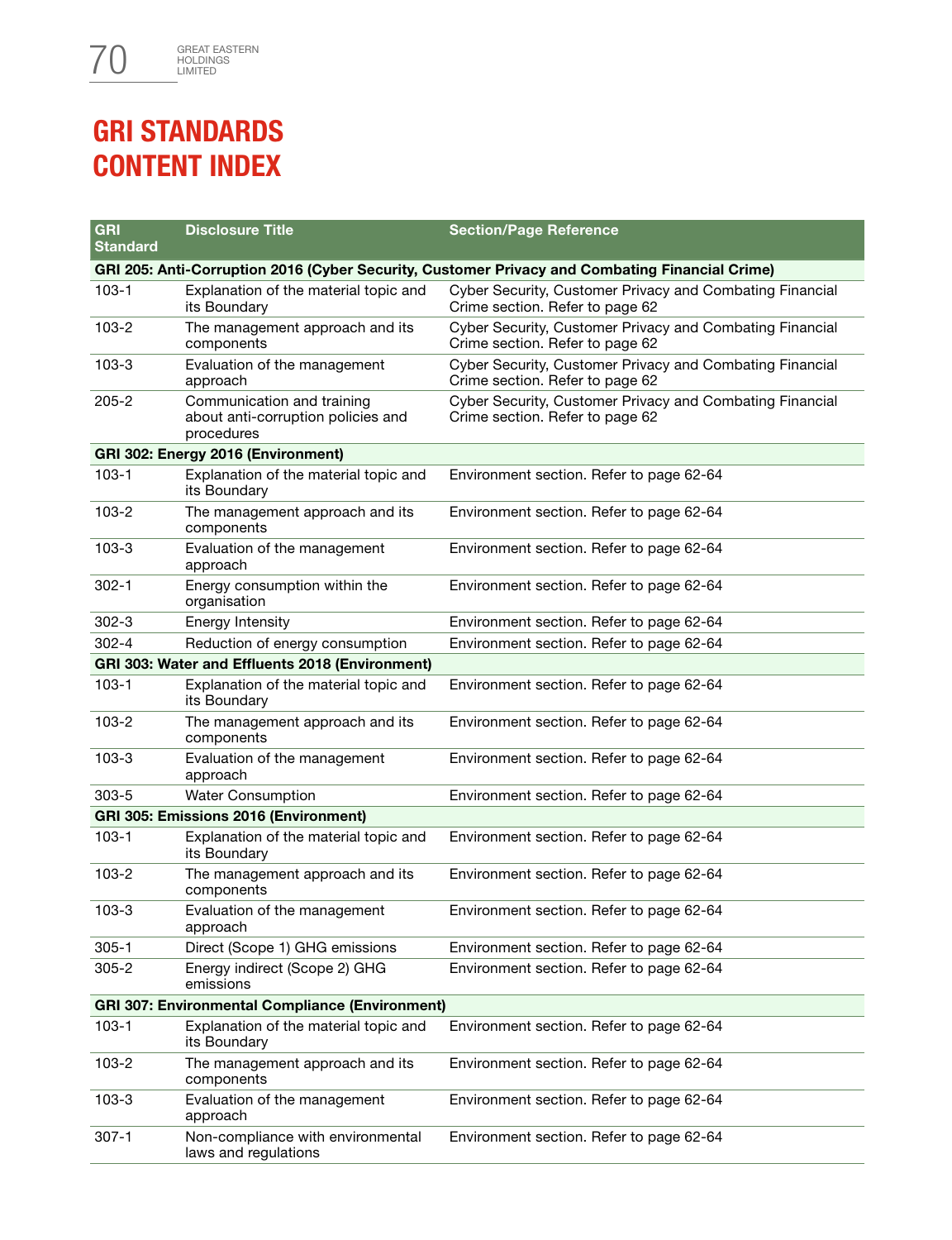| <b>GRI</b><br>Standard | <b>Disclosure Title</b>                                                                          | <b>Section/Page Reference</b>                             |
|------------------------|--------------------------------------------------------------------------------------------------|-----------------------------------------------------------|
|                        | GRI 404: Training and Education 2016 (Our People)                                                |                                                           |
| $103 - 1$              | Explanation of the material topic and<br>its Boundary                                            | Our People. Refer to page 60                              |
| $103 - 2$              | The management approach and its<br>components                                                    | Our People. Refer to page 60                              |
| $103 - 3$              | Evaluation of the management<br>approach                                                         | Our People. Refer to page 60                              |
| $404 - 1$              | Average hours of training per year per<br>employee                                               | Performance Indicators. Refer to page 66                  |
|                        | GRI 413: Local Communities 2016 (Corporate Social Responsibility)                                |                                                           |
| $103 - 1$              | Explanation of the material topic and<br>its Boundary                                            | Corporate Social Responsibility section. Refer to page 59 |
| $103 - 2$              | The management approach and its<br>components                                                    | Corporate Social Responsibility section. Refer to page 59 |
| $103 - 3$              | Evaluation of the management<br>approach                                                         | Corporate Social Responsibility section. Refer to page 59 |
| $413 - 1$              | Operations with local community<br>engagement, impact assessments,<br>and development programmes | Corporate Social Responsibility section. Refer to page 59 |
|                        | <b>GRI Financial Sector Supplement Disclosures: Local Communities (Financial Inclusion)</b>      |                                                           |
| $103 - 1$              | Explanation of the material topic and<br>its Boundary                                            | Financial Inclusion section. Refer to page 58-59          |
| $103 - 2$              | The management approach and its<br>components                                                    | Financial Inclusion section. Refer to page 58-59          |
| $103 - 3$              | Evaluation of the management<br>approach                                                         | Financial Inclusion section. Refer to page 58-59          |
| <b>FS14</b>            | Initiatives to improve access to<br>financial services for disadvantaged<br>people               | Financial Inclusion section. Refer to page 58-59          |
|                        | GRI 417: Marketing and Labeling 2016 (Fair Dealing)                                              |                                                           |
| $103 - 1$              | Explanation of the material topic and<br>its Boundary                                            | Fair Dealing section. Refer to page 61                    |
| $103 - 2$              | The management approach and its<br>components                                                    | Fair Dealing section. Refer to page 61                    |
| $103 - 3$              | Evaluation of the management<br>approach                                                         | Fair Dealing section. Refer to page 61                    |
| $417 - 2$              | Incidents of non-compliance<br>concerning product and service<br>information and labeling        | No significant cases                                      |
| 417-3                  | Incidents of non-compliance<br>concerning marketing communications                               | No significant cases                                      |